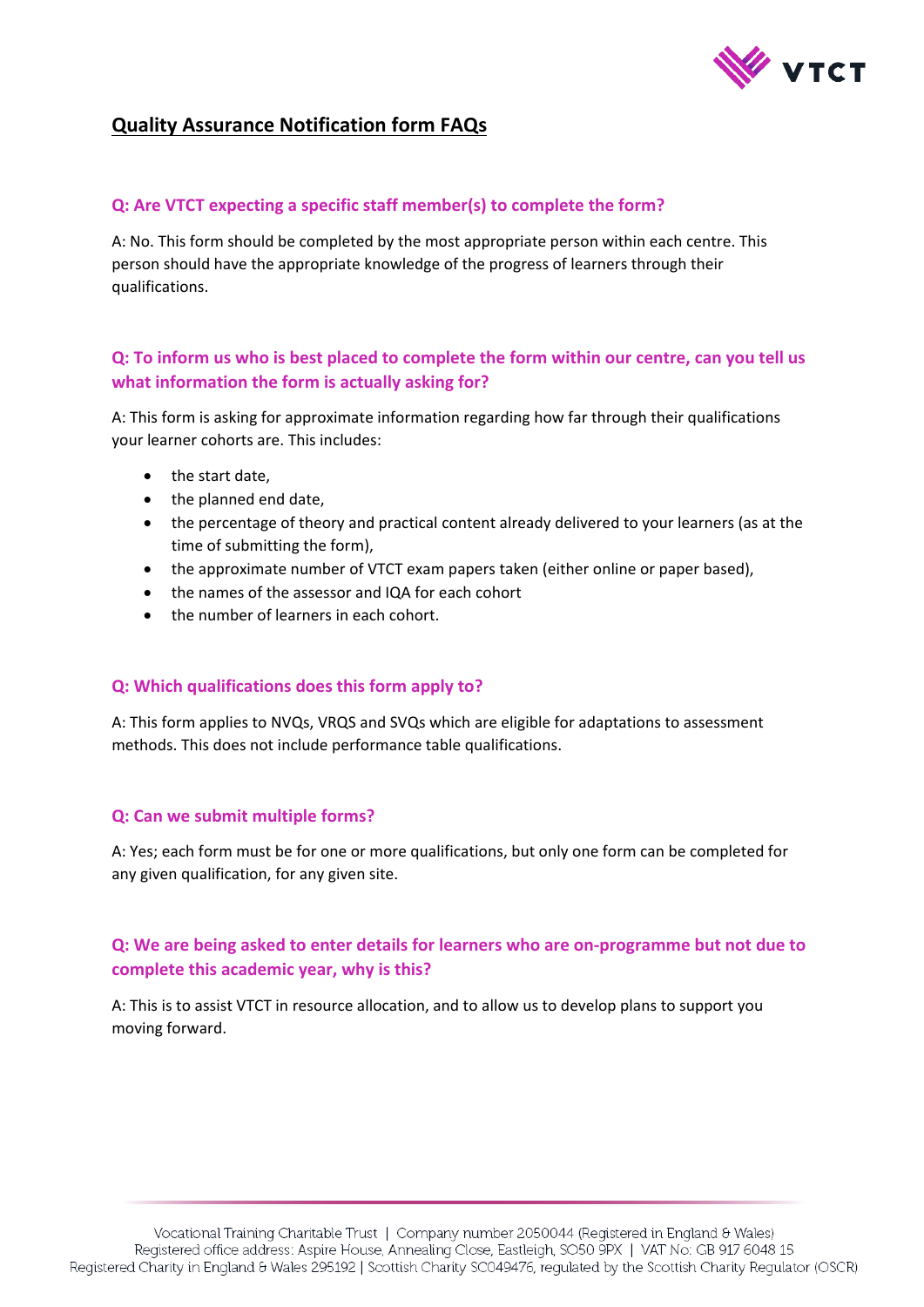

**Q: We understand that the qualifications available for selection are based on which qualifications we have learners registered on with VTCT; whilst a learner may be registered with VTCT, they may not necessarily be on programme at the centre (withdrawn for example); do we need to complete the form for any learner that falls in to this category?** 

A: No. The form should only be completed for learners on programme and expected to complete. If there are learners registered with VTCT who have withdrawn from the qualification please email [registration@vtct.org.uk](mailto:registration@vtct.org.uk) to request that these learners be withdrawn in our records.

**Q: We are being asked to enter a completion date for specific cohorts; until the possible mitigation actions are implemented we do not know when completion dates will be; can we enter an expected completion date?**

A: Yes.

**Q: We are being asked to enter the total timetabled hours for cohorts; what does this mean exactly?**

A: Please provide the approximate number of hours that your centre had allocated for delivery of the qualification to each cohort.

## **Q: We are being asked to enter the approximate percentage of theory completed, to date, for cohorts.**

Do we need to be concerned by the fact that some learners may be continuing to progress with their theory over the coming weeks, and therefore at the point mitigating measures are applied the theory completed percentage will be higher than the percentage input at this point?

A: No. This information is being requested to provide a starting point, it is fully expected that this may vary between the point of submitting the form and the point at which mitigations are applied.

## **Q: We are being asked to enter the maximum number of end of unit tests completed for cohorts; what does this mean exactly?**

A: This relates to the number of VTCT issued exam papers already completed (either online or paper based) as required by the qualification.